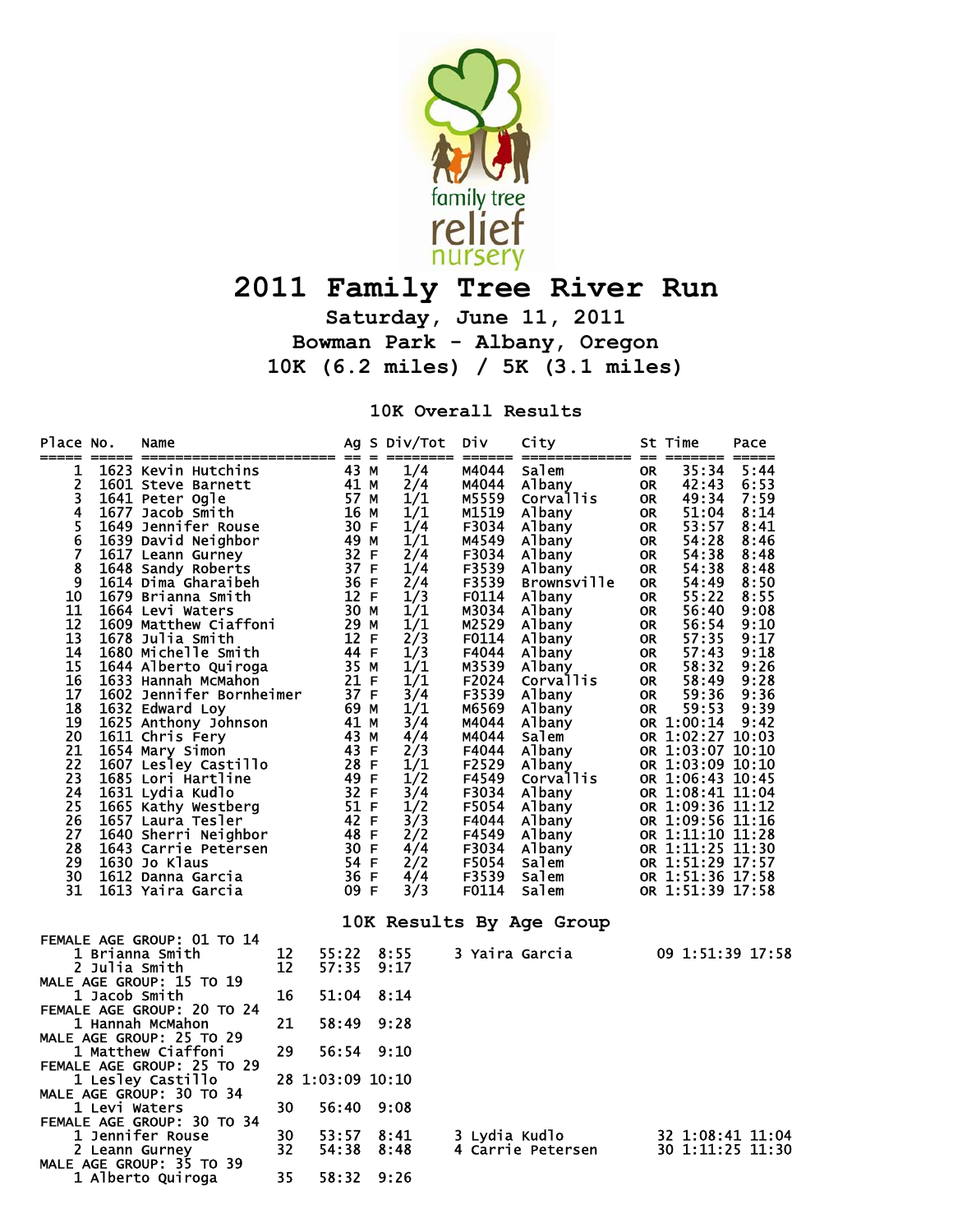| FEMALE AGE GROUP: 35 TO 39 |          |                  |      |                       |                  |
|----------------------------|----------|------------------|------|-----------------------|------------------|
| 1 Sandy Roberts            | 37<br>36 | 54:38 8:48       |      | 3 Jennifer Bornheimer | 37 59:36 9:36    |
| 2 Dima Gharaibeh           |          | 54:49            | 8:50 | 4 Danna Garcia        | 36 1:51:36 17:58 |
| MALE AGE GROUP: 40 TO 44   |          |                  |      |                       |                  |
| 1 Kevin Hutchins           | 43       | $35:34$ 5:44     |      | 3 Anthony Johnson     | 41 1:00:14 9:42  |
| 2 Steve Barnett            | 41       | 42:43            | 6:53 | 4 Chris Fery          | 43 1:02:27 10:03 |
| FEMALE AGE GROUP: 40 TO 44 |          |                  |      |                       |                  |
| 1 Michelle Smith           | 44       | 57:43 9:18       |      | 3 Laura Tesler        | 42 1:09:56 11:16 |
| 2 Mary Simon               |          | 43 1:03:07 10:10 |      |                       |                  |
| MALE AGE GROUP: 45 TO 49   |          |                  |      |                       |                  |
| 1 David Neighbor           | 49.      | 54:28 8:46       |      |                       |                  |
| FEMALE AGE GROUP: 45 TO 49 |          |                  |      |                       |                  |
| 1 Lori Hartline            |          | 49 1:06:43 10:45 |      | 2 Sherri Neighbor     | 48 1:11:10 11:28 |
| FEMALE AGE GROUP: 50 TO 54 |          |                  |      |                       |                  |
| 1 Kathy Westberg           |          | 51 1:09:36 11:12 |      | 2 Jo Klaus            | 54 1:51:29 17:57 |
| MALE AGE GROUP: 55 TO 59   |          |                  |      |                       |                  |
| 1 Peter Ogle               | 57       | 49:34 7:59       |      |                       |                  |
| MALE AGE GROUP: 65 TO 69   |          |                  |      |                       |                  |
| 1 Edward Lov               | 69       | 59:53            | 9:39 |                       |                  |
|                            |          |                  |      |                       |                  |

## **5K Overall Results**

| Place No.<br>_____ | Name                                                                                                                                                                                    |                           | Ag S Div/Tot  | <b>Div</b>     | City                                    |                        | St Time                    | Pace         |
|--------------------|-----------------------------------------------------------------------------------------------------------------------------------------------------------------------------------------|---------------------------|---------------|----------------|-----------------------------------------|------------------------|----------------------------|--------------|
| 1                  |                                                                                                                                                                                         |                           | 1/3           | M1519          | Albany<br>Albany<br>Albany<br>Corvallis | <b>OR</b>              | 18:51                      | 6:04         |
| 2                  |                                                                                                                                                                                         |                           | 1/3           | M0114          |                                         | OR                     | 20:33                      | 6:37         |
| 3                  |                                                                                                                                                                                         |                           | 2/3           | M1519          |                                         | <b>OR</b>              | 22:45                      | 7:20         |
| 4                  |                                                                                                                                                                                         |                           | 1/6           | F4549          |                                         | <b>OR</b>              | 25:01                      | 8:04         |
| 5<br>6             |                                                                                                                                                                                         |                           | 1/4           | M3539          | Albany                                  | <b>OR</b>              | 25:28                      | 8:12         |
|                    |                                                                                                                                                                                         |                           | 1/2           | M6064          | Brooks                                  | <b>OR</b>              | 25:28                      | 8:12         |
| 7                  |                                                                                                                                                                                         |                           | 1/8           | F3034          | Lebanon                                 | <b>OR</b>              | 25:32                      | 8:13         |
| 8                  |                                                                                                                                                                                         |                           | 2/4           | M3539          | Albany                                  | <b>OR</b>              | 25:38                      | 8:15         |
| 9                  |                                                                                                                                                                                         |                           | 1/2           | M5054          | Albany                                  | <b>OR</b>              | 27:18                      | 8:47         |
| 10                 |                                                                                                                                                                                         |                           | 1/7           | F3539          | Albany                                  | <b>OR</b>              | 28:05                      | 9:03         |
| 11                 |                                                                                                                                                                                         |                           | 1/4           | M4044          | Albany                                  | <b>OR</b>              | 28:18                      | 9:07         |
| 12                 |                                                                                                                                                                                         |                           | 2/6           | F4549          | Albany                                  | <b>OR</b>              | 28:19                      | 9:07         |
| 13                 |                                                                                                                                                                                         |                           | 2/8           | F3034          | Albany                                  | <b>OR</b>              | 28:30                      | 9:11         |
| 14                 |                                                                                                                                                                                         |                           | 1/4           | F1519          | Albany                                  | <b>OR</b>              | 28:40                      | 9:14         |
| 15<br>16           | 1697 Wendy Roberts                                                                                                                                                                      |                           | 3/6           | F4549          | Albany                                  | <b>OR</b>              | 28:43                      | 9:15         |
| 17                 | 1683 Sharmin Buck                                                                                                                                                                       |                           | 1/5           | F4044<br>F1519 | Albany                                  | <b>OR</b>              | 28:49<br>28:49             | 9:17<br>9:17 |
| 18                 | 1682 Shalynn Buck                                                                                                                                                                       |                           | 2/4           | M4044          | Albany<br>Salem                         | <b>OR</b>              | 29:00                      |              |
| 19                 | 1688 David Riddell<br>1689 Curt Kuhlman                                                                                                                                                 |                           | 2/4<br>2/3    | M0114          | Corvallis                               | <b>OR</b><br><b>OR</b> | 29:17                      | 9:20<br>9:26 |
| 20                 | 19 F<br>42 F<br>42 M<br>42 M<br>46 E<br>1622 Anita Hudson                                                                                                                               | 46 F                      | 4/6           | F4549          | Valley Center KS                        |                        | 29:23                      | 9:28         |
| 21                 | 1620 Don Headrick                                                                                                                                                                       | 53 M                      | 2/2           | M5054          | Albany                                  | <b>OR</b>              | 29:43                      | 9:34         |
| 22                 | 1663 Greg Vauters                                                                                                                                                                       | $41$ M                    | 3/4           | M4044          | Albany                                  | <b>OR</b>              | 30:28                      | 9:49         |
| 23                 | 1700 Dawn Davis                                                                                                                                                                         |                           | 3/4           | M3539          | Albany                                  | <b>OR</b>              | 31:08 10:01                |              |
| 24                 | 36 M<br>39 F<br>1696 Anne Haddock                                                                                                                                                       |                           | 2/7           | F3539          | Albany                                  | <b>OR</b>              | 32:07 10:21                |              |
| 25                 | 1642 Laura Ouellette                                                                                                                                                                    | $\frac{50}{3}$ F          | 1/2           | F5054          | Albany                                  | OR                     | 32:08 10:21                |              |
| 26                 | 1638 Kristy Naylor                                                                                                                                                                      | 29 F                      | 1/4           | F2529          | Salem                                   | OR                     |                            |              |
| 27                 |                                                                                                                                                                                         |                           | 1/1           | F2024          | Jefferson                               | OR                     | 32:20 10:25<br>32:58 10:37 |              |
| 28                 | 1681 Amanda Anderson 24 F<br>1636 Katie Miller 38 F                                                                                                                                     |                           | 3/7           | F3539          | Albany                                  | <b>OR</b>              | 33:06 10:40                |              |
| 29                 | 27 F<br>42 M<br>1624 Ashley Hynes                                                                                                                                                       |                           | 2/4           | F2529          | Albany                                  | OR                     | 33:07 10:40                |              |
| 30                 | 1637 Scott Miller                                                                                                                                                                       |                           | 4/4           | M4044          | Albany                                  | <b>OR</b>              |                            | 33:19 10:44  |
| 31                 | 1686 Mary Mittmann                                                                                                                                                                      |                           | 3/4           | F1519          | Corvallis                               | <b>OR</b>              | 33:55 10:55                |              |
| 32                 | 1667 Heather Hayes                                                                                                                                                                      |                           | 3/8           | F3034          | Albany                                  | <b>OR</b>              | 34:03 10:58                |              |
| 33                 | 1699 Rochelle Toon                                                                                                                                                                      |                           | 3/4           | F2529          | Jefferson                               | OR                     | 34:11 11:01                |              |
| 34                 | 1603 Gene Buck                                                                                                                                                                          |                           | 4/4           | M3539          | Albany                                  | OR                     | 34:46 11:12                |              |
| 35                 | 1655 Erica Sims                                                                                                                                                                         |                           | 4/4           | F1519          | Valley Center KS                        |                        | 34:47 11:12<br>34:58 11:16 |              |
| 36                 | 1693 Rudy Hoyos                                                                                                                                                                         | $\overline{63}$ M<br>45 F | 2/2           | M6064          | Albany                                  | <b>OR</b>              |                            |              |
| 37                 | 1698 Ronda Couch                                                                                                                                                                        |                           | 5/6           | F4549          | Salem                                   | <b>OR</b>              | $35:12$ $\overline{11}:20$ |              |
| 38                 | 1610 Marni Davis                                                                                                                                                                        | 31 F                      | 4/8           | F3034          | Albany                                  | <b>OR</b>              | 35:14 11:21                |              |
| 39                 | $1669$ Carol Carnley 68 F                                                                                                                                                               |                           | $\frac{1}{2}$ | F6569          | Albany                                  | <b>OR</b>              | 35:16 11:22                |              |
| 40                 | 1647 Brenda Ring                                                                                                                                                                        | 42 F                      |               | F4044          | Albany                                  | <b>OR</b>              | $35:22$ $11:23$            |              |
| 41                 | 1675 Scott Garrett                                                                                                                                                                      | 29 M                      | 1/1           | M2529          | Albany                                  | <b>OR</b>              | 35:22 11:23                |              |
| 42                 | 1670 Jessica Tvarra                                                                                                                                                                     | 26 F                      | 4/4           | F2529          | Albany                                  | <b>OR</b>              | 36:25 11:43                |              |
| 43                 | 1671 Leslie Templeton<br>1661 Jeana Vandyke<br>1662 Austyn Ker<br>1662 Alexa Vandyke<br>1662 Alexa Vanters<br>1653 Teo Schutfort<br>1651 Flsa Schutfort<br>1651 Flsa Schutfort<br>167 F |                           | 6/6           | F4549          | Albany                                  | OR                     | 37:05 11:57                |              |
| 44                 |                                                                                                                                                                                         |                           | 5/8           | F3034          | Albany                                  | OR                     | 37:26 12:03                |              |
| 45                 |                                                                                                                                                                                         |                           | 3/3           | M1519          | Albany                                  | OR                     | 37:27 12:03                |              |
| 46                 |                                                                                                                                                                                         |                           | 4/7           | F3539          | Albany                                  | OR                     | 37:45 12:09                |              |
| 47                 |                                                                                                                                                                                         |                           | 3/3           | M0114          | Corvallis                               | <b>OR</b>              | $37:51$ $\overline{12}:11$ |              |
| 48                 | 1651 Elsa Schutfort 07 F                                                                                                                                                                |                           | 1/2           | F0114          | Corvallis<br><b>OR</b>                  |                        |                            | 37:52 12:12  |
| 49                 | 1656 Carol Swank                                                                                                                                                                        | 52 F                      | 2/2           | F5054          | Albany                                  | <b>OR</b>              |                            | 38:31 12:24  |
| 50                 | 1650 Cheri Schoen                                                                                                                                                                       | 38 F                      | 5/7           | F3539          | Tangent                                 | <b>OR</b>              |                            | 38:37 12:26  |
| 51<br>52           | 1676 Keri Burwell                                                                                                                                                                       | 37 F                      | 6/7           | F3539          | Albany                                  | <b>OR</b>              | 43:03 13:52                | 39:27 12:42  |
| 53                 | 1618 Adam Haile<br>1619 Bethany Haile                                                                                                                                                   | 33 M<br>32 F              | 1/1           | M3034<br>F3034 | Albany                                  | <b>OR</b>              |                            |              |
| 54                 | 1692 Judy Hoyos                                                                                                                                                                         | 68 F                      | 6/8<br>2/2    | F6569          | Albany<br>Albany                        | <b>OR</b>              | 43:17 13:56                | 43:49 14:07  |
| 55                 | 1626 Lori Johnson                                                                                                                                                                       | 41 F                      | $\frac{3}{5}$ | F4044          | Albany                                  | <b>OR</b><br><b>OR</b> |                            | 43:50 14:07  |
| 56                 | 1627 Lea Kear                                                                                                                                                                           | 32 F                      | 7/8           | F3034          | Lake Oswego                             | OR.                    |                            | 46:36 15:00  |
|                    |                                                                                                                                                                                         |                           |               |                |                                         |                        |                            |              |